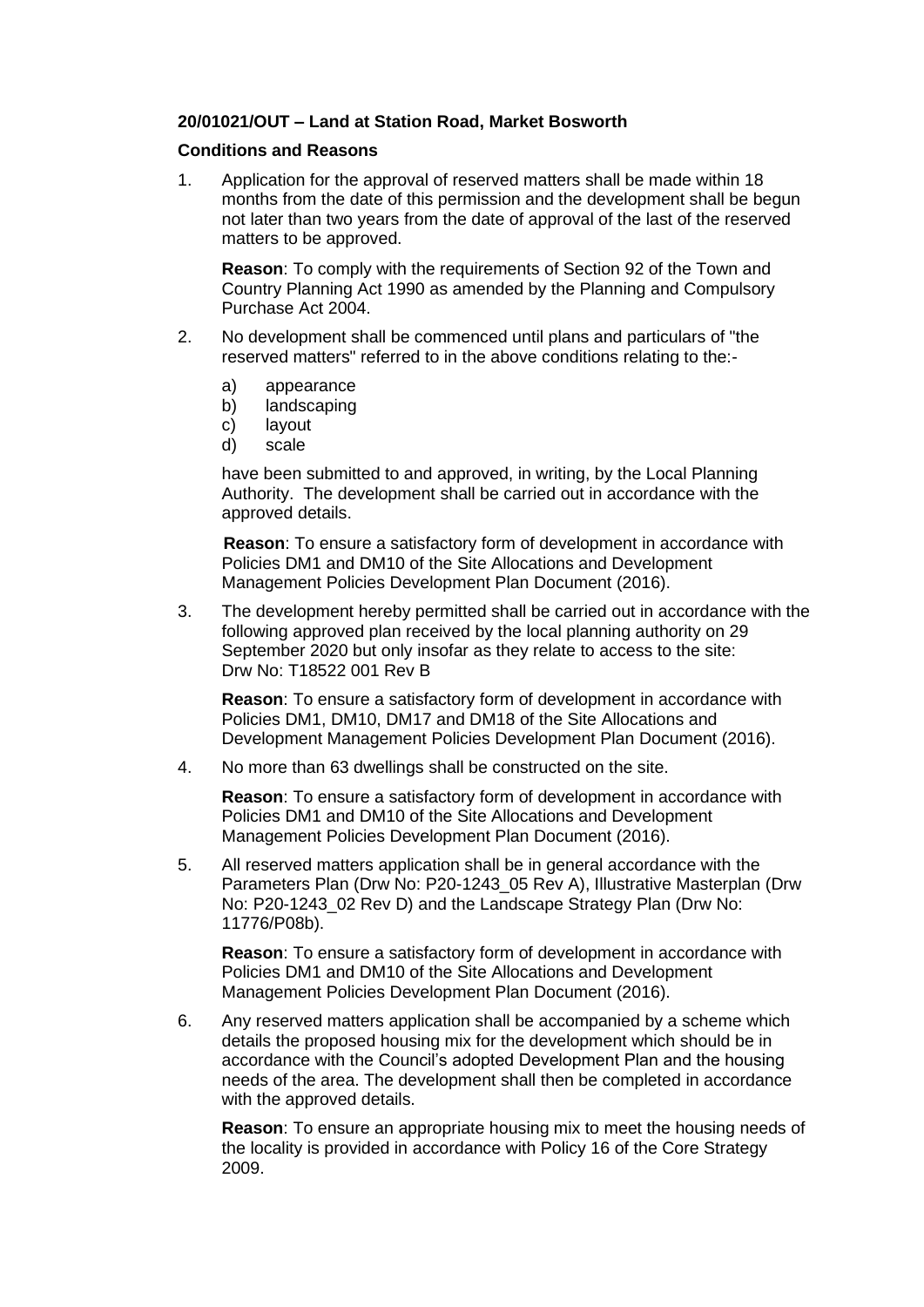7. No development shall commence on the site until such time as a construction traffic management plan, including as a minimum wheel cleansing facilities, vehicle parking facilities and a timetable for their provision, has been submitted to and approved in writing by the local planning authority. The construction of the development shall thereafter be carried out in accordance with the approved details and timetable.

**Reason**: To reduce the possibility of deleterious material (mud, stones etc.) being deposited in the highway and becoming a hazard for road users, to ensure that construction traffic does not lead to on-street parking problems in the area in accordance with Policies DM17 and DM18 of the SADMP (2016).

8. Construction works of the development hereby permitted shall not take place other than between the hours of 07:30 hrs and 18:00 hrs on weekdays and 08:00 hrs and 13:00 hrs on Saturdays and at any time on Sundays and Bank Holidays.

**Reason**: To minimise disruption to the neighbouring residents in accordance with Policy DM7 and DM10 of the SADMP (2016).

9. Prior to the commencement of any development on site a scheme for protecting the proposed dwellings from noise from the nearby road, airfield and adjacent Industrial estate which includes remediation works (where required) and a programme of implementation shall first be submitted to the local planning authority for their approval in writing. The scheme shall be designed to achieve internal noise levels as detailed in BS8233 and all works which form part of the scheme approved by the LPA shall be completed before first occupation of each of the dwellings to which it relates.

**Reason**: To safeguard the amenities of future occupiers of the proposed dwellings in accordance with Policy DM10 of the SADMP (2016) and advice in the NPPF.

10. Prior to the commencement of development a Construction Environmental Management Plan shall be submitted to and agreed in writing by the LPA. The plan shall detail how, during the site preparation and construction phase of the development, the impact on existing and proposed residential premises and the environment shall be prevented or mitigated from dust, odour, noise, smoke, light and land contamination. The plan shall detail how such controls will be monitored. The plan will provide a procedure for the investigation of complaints. The agreed details shall be implemented throughout the course of the development.

**Reason**: To ensure that the proposed use does not become a course of annoyance to nearby residents in accordance with Policy DM10 of the Site Allocations and Development Management Policies Development Plan Document (2016).

11. No development approved by this permission shall be commenced until a scheme for the investigation of any potential land contamination on the site has been submitted in writing to and agreed in writing by the Local Planning Authority which shall include details of how any contamination shall be dealt with. The approved scheme shall be implemented in accordance with the agreed details and any remediation works so approved shall be carried out prior to the site first being occupied.

**Reason**: To ensure that risks from land contamination to the future users of the land and neighbouring land are minimised in accordance with Policy DM7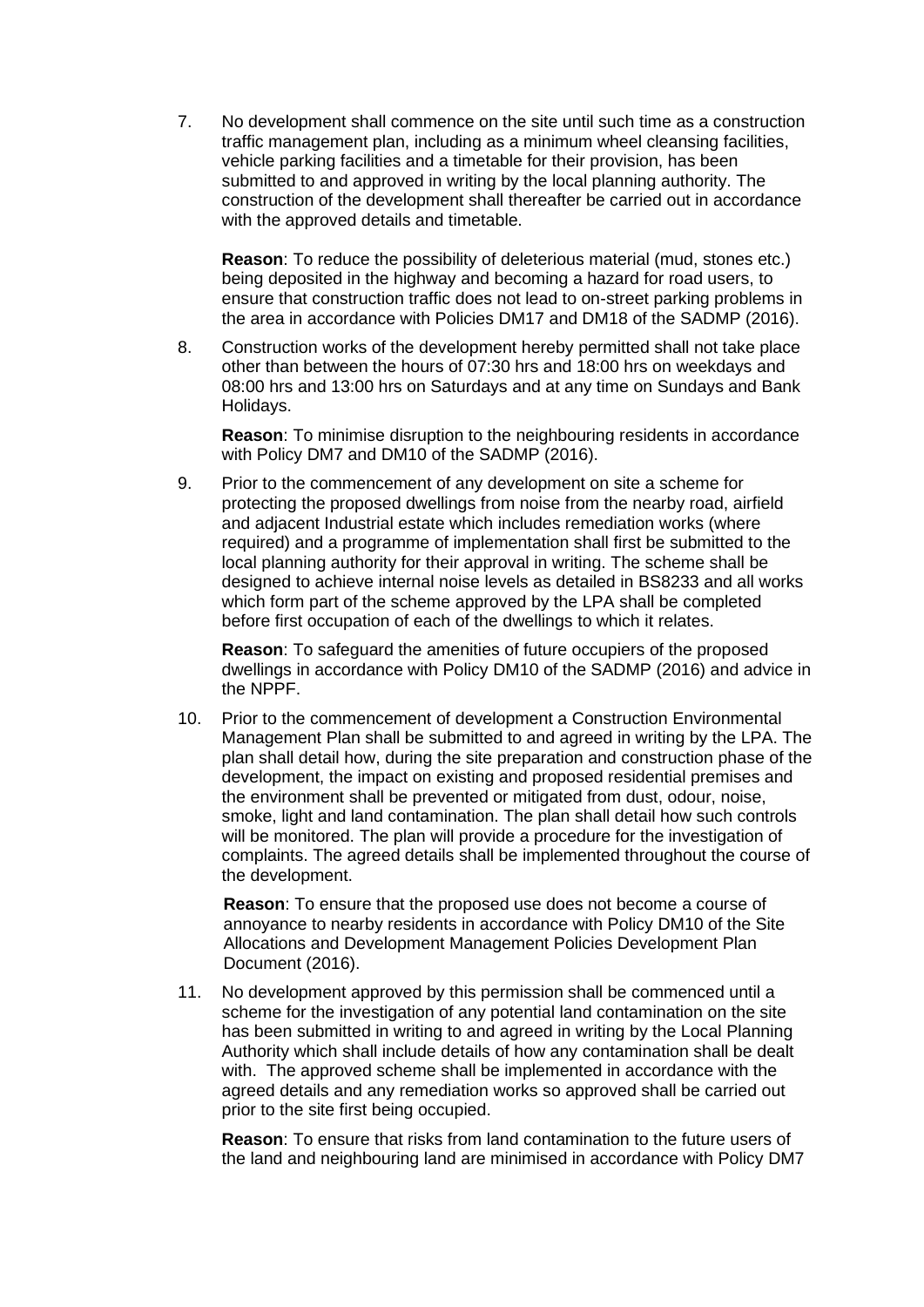of the Site Allocations and Development Management Policies Development Plan Document (2016).

12. If during development, contamination not previously identified is found to be present at the site, no further development shall take place until an addendum to the scheme for the investigation of all potential land contamination is submitted in writing to and approved in writing by the Local Planning Authority which shall include details of how the unsuspected contamination shall be dealt with. Any remediation works so approved shall be carried out prior to the first dwelling being occupied.

**Reason**: To ensure that risks from land contamination to the future users of the land and neighbouring land are minimised in accordance with Policy DM7 of the Site Allocations and Development Management Policies Development Plan Document (2016).

13. No development shall take place until details of the pedestrian links to be provided from the application site to Station Road have been submitted to and approved in writing by the local planning authority. The approved footpath links shall be implemented in full and made available for use in accordance with the approved details prior to the occupation of the 50<sup>th</sup> dwelling.

**Reason**: To improve connectivity of the site to the surrounding area in accordance with Policy DM1 of the SADMP (2016).

14. No development shall commence on site until drainage details for the disposal of surface water have been submitted in writing to and approved in writing by the Local Planning Authority. The submitted details shall include infiltration testing. The approved details shall be implemented in full before the occupation of the first dwelling hereby approved.

**Reason**: To ensure that the development is provided with a satisfactory means of drainage as well as to reduce the risk of creating or exacerbating a flooding problem and to minimise the risk of pollution in accordance with Policy DM7 of the Site Allocations and Development Management Policies Development Plan Document (2016).

15. Prior to the commencement of development details in relation to the management of surface water on site during construction of the development shall be submitted to, and approved in writing by, the Local Planning Authority. Details should demonstrate how surface water will be managed on site to prevent an increase in flood risk during the various construction stages of development from initial site works through to completion. This shall include temporary attenuation, additional treatment, controls, maintenance and protection. Details regarding the protection of any proposed infiltration areas should also be provided.

**Reason**: To prevent any increase in flood risk, maintain the existing surface water runoff quality and to prevent damage to the final water management systems through the entire development construction phase in accordance with Policy DM7 of the Site Allocations and Development Management Policies DPD.

16. Prior to the commencement of development details in relation to the long term maintenance of the sustainable surface water drainage system on the development shall be submitted to and approved in writing by the Local Planning Authority. Details of the SuDS Maintenance Plan should include for routine maintenance, remedial actions and monitoring of the separate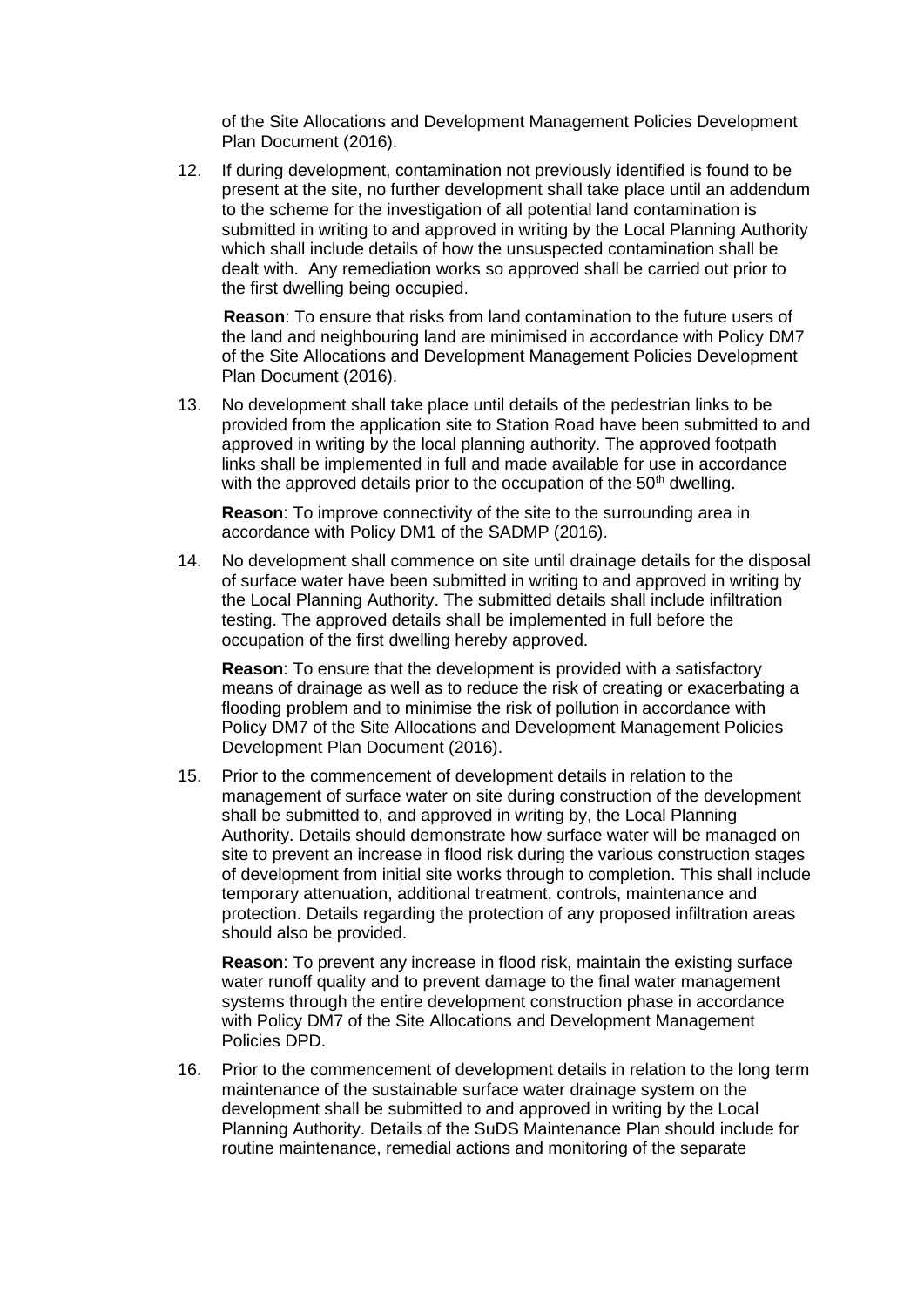elements of the system and should also include procedures that must be implemented in the event of pollution incidents within the development site.

**Reason**: To establish a suitable maintenance regime that may be monitored over time; that will ensure the long term performance, both in terms of flood risk and water quality, of the sustainable drainage system within the proposed development in accordance with Policy DM7 of the Site Allocations and Development Management Policies DPD.

- 17. No demolition/development shall take place/commence until a staged programme of archaeological work, commencing with an initial phase of trial trenching has been undertaken. Each stage will be completed in accordance with a written scheme of investigation (WSI), which has been submitted to and approved in writing by the local planning authority. For land that is included within the WSI, no demolition/development shall take place other than in accordance with the agreed WSI, which shall include the statement of significance and research objectives, and:
	- The programme and methodology of site investigation and recording and the nomination of a competent person(s) or organisation to undertake the agreed works.
	- The programme for post-investigation assessment and subsequent analysis, publication and dissemination and deposition of resulting material. This part of the condition shall not be discharged until these elements have been fulfilled in accordance with the programme set out in the WSI.

No development shall then take place other than in accordance with the approved Written Scheme of Investigation.

**Reason**: To allow proper investigation and recording of the site, which is potentially of archaeological and historic significance in accordance with Policies DM11, DM12 and DM13 of the adopted Site Allocations Development Management Policies Development Plan Document (2016).

18. No development shall commence on site until a Biodiversity Management Plan for the site which shall set out the site-wide strategy for protecting and enhancing biodiversity including the detailed design of proposed biodiversity enhancements and their subsequent management once the development is completed, has been submitted to the local planning authority and has been approved in writing by them. The submitted plan shall include all retained and created habitats within the red line of the approved Site Location Plan including SUDs and all landscaping to informal play space and natural open space should be comprised of native species wildflower grassland. Development shall be implemented and thereafter maintained in accordance with the approved Management Plan.

**Reason**: To enhance the ecological value of the proposed development in accordance with Policy DM6 of the SADMP.

19. No development shall commence on site until full details of the protection of trees and hedgerows to be retained on site as shown on Drw No: 11776/P08b including the protection of the veteran Ash Tree (T5) during the construction phase have been submitted to and approved in writing by the local planning authority. The approved details shall be implemented in full prior to the commencement of any work on site and shall remain in place for the duration of the construction activity.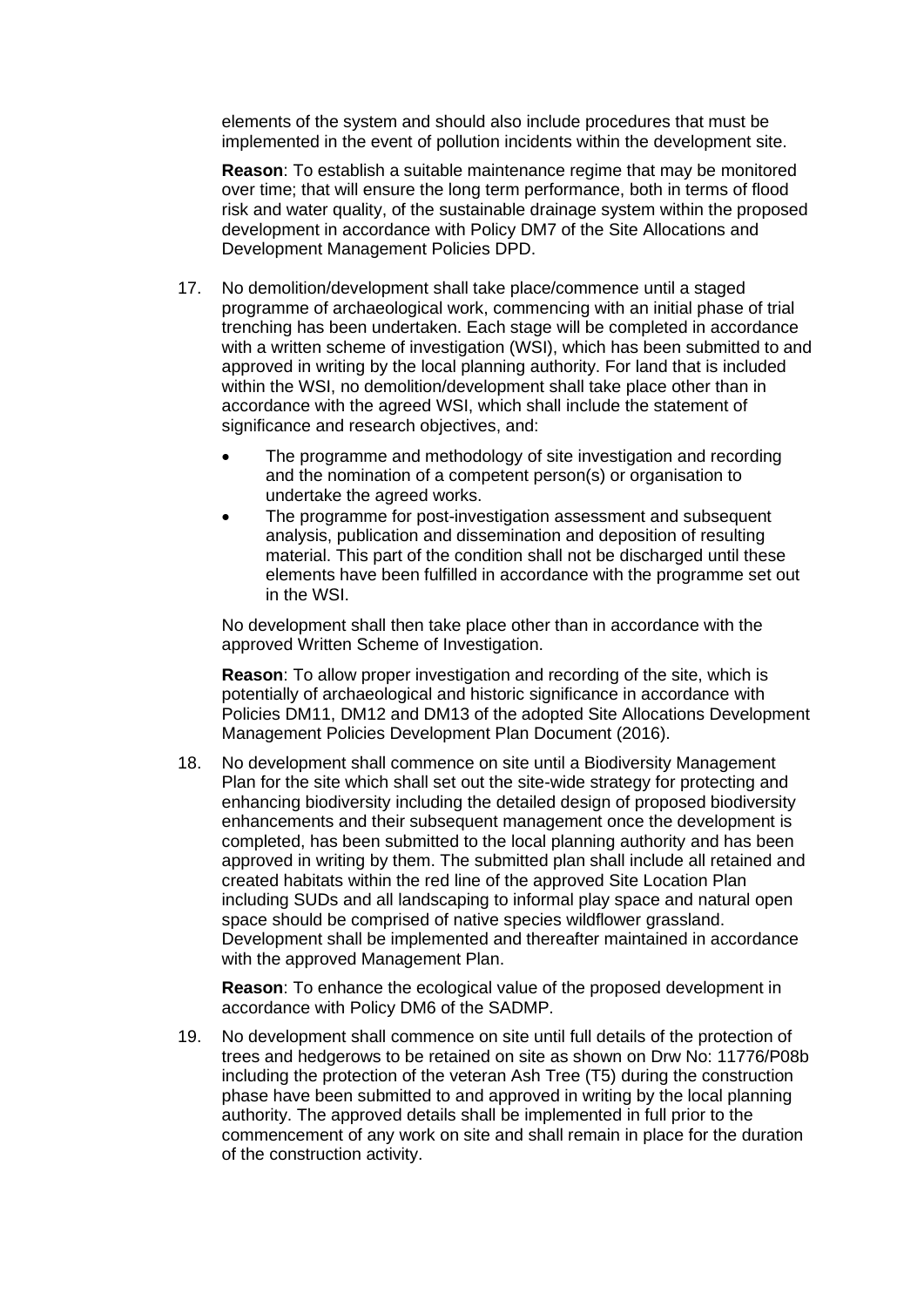**Reason**: To enhance the ecological value of the proposed development in accordance with Policy DM6 of the SADMP.

20. No development shall commence on site until full details of the removal of New Zealand pygmy weed have been submitted to and approved in writing by the local planning authority. The approved details shall be implemented in full prior to the commencement of any development on site.

**Reason**: To enhance the ecological value of the proposed development in accordance with Policy DM6 of the SADMP.

21. No works shall commence on site until full details of the finished floor levels for each of the approved dwellings has been submitted to and approved in writing by the local planning authority. The scheme shall be implemented in full accordance with the approved details.

**Reason**: To ensure that the development has a satisfactory appearance in accordance with Policies DM4 and DM10 of the SADMP (2016).

22. Prior to the construction above foundation level of any of the dwellings hereby approved, a scheme for the delivery of full fibre broadband connections to serve each dwelling on the application site shall be submitted to and approved in writing by the local planning authority. The approved scheme shall be implemented in full.

**Reason:** To ensure the provision of a high quality and reliable communications infrastructure network to serve the development to accord with paragraph 112 of the NPPF (2019).

23. None of the dwellings hereby approved shall be occupied until such time as the access arrangements shown on approved Drw No: T18522.001 Rev B have been implemented in full.

**Reason**: To ensure that vehicles entering and leaving the site may pass each other clear of the highway and to ensure pedestrian safety in accordance with Policy DM17 of the SADMP (2016).

24. None of the dwellings hereby approved shall be occupied until such time as the offsite works (footway improvements) shown on Drw No: T18522.001 Rev B have been implemented in full.

**Reason**: To mitigate the impact of the development in the general interests of highway safety and in accordance with Policy DM17 of the SADMP (2016).

25. None of the dwellings hereby approved shall be occupied until such time as vehicular visibility splays of 2.4 metres by 73 metres to the west and 2.4 x 59 metres to the east of the access have been provided at the site access. These shall thereafter be permanently maintained with nothing within those splays higher than 0.6 metres above the level of the adjacent footway/verge/highway.

**Reason**: To afford adequate visibility at the access to cater for the expected volume of traffic joining the existing highway network in accordance with Policy DM17 of the SADMP (2016).

26. Prior to the occupation of the first dwelling, a Travel Pack informing residents what sustainable travel choices are in the surrounding area shall be submitted to and approved in writing by the Council. The agreed Travel Packs shall then be supplied to purchasers on the occupation of each dwelling.